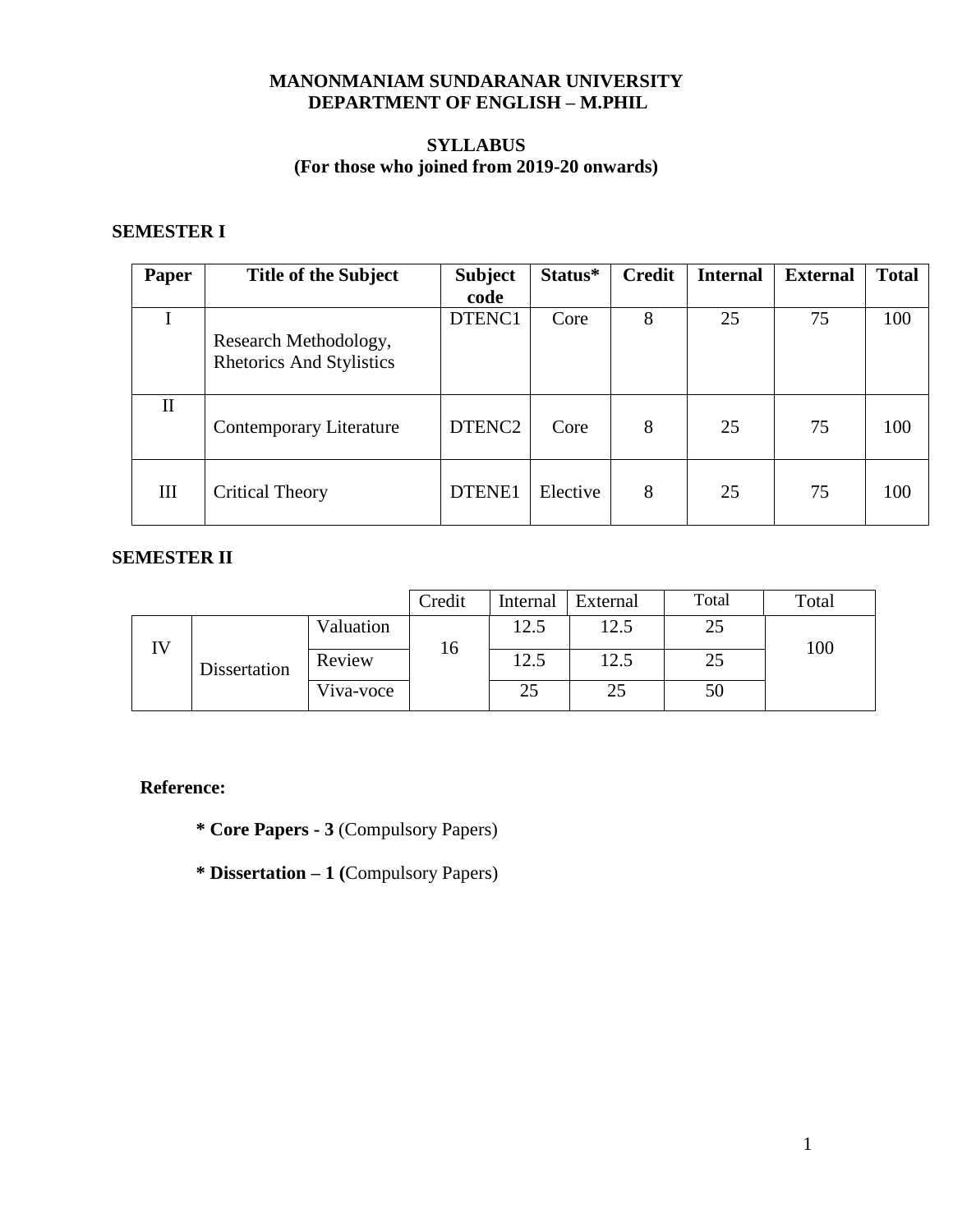## **MANONMANIAM SUNDARANAR UNIVERSITY**

#### **TIRUNELVELI.**

# **DEPARTMENT OF ENGLISH – M.PHIL**

 The unitized syllabus for the M.Phil Degree Course in English, revised in accordance with the UGC guidelines, shall take effect from the academic year 2019-20. The duration of the M.Phil. programme shall spread over one full academic year, in two semester for full – time scholars.

| <b>Duration</b>                  | : One Academic Year (Two Semesters)                                               |  |  |
|----------------------------------|-----------------------------------------------------------------------------------|--|--|
| <b>Eligibility</b>               | : M.A. English                                                                    |  |  |
| <b>Credit</b>                    | : 40 Credits                                                                      |  |  |
| <b>Scheme of Exam</b>            | : Three Continuous Internal Assessment                                            |  |  |
|                                  | Internal $-25$ Marks, External $-75$ Marks, Total $-100$ Marks                    |  |  |
|                                  | <b>Internal Assessment</b> : Three Continuous Internal Assessment. The average of |  |  |
|                                  | the best two tests from three tests $-15$ Marks                                   |  |  |
|                                  | Assignment - 5 Marks                                                              |  |  |
|                                  | Seminar - 5 Marks                                                                 |  |  |
| <b>End Semester Examination:</b> | <b>Question Pattern</b>                                                           |  |  |
|                                  | Section $A = 10 X1 = 10 -$ Multiple Choice Questions.                             |  |  |
|                                  | 'None's hould not be a choice among the four given choices                        |  |  |
| Section B = $5X5 = 25$           | <b>Alternate Choice Questions</b>                                                 |  |  |
| Section C = $5 X 8 = 40$         | <b>Alternate Choice Questions</b>                                                 |  |  |

# **Learning Objectives:**

- $\triangleright$  Department of English seeks to train its pre doctoral graduates to develop sound research skills, with a professional expertise and ethical values.
- The Master of Philosophy (M.Phil.) degree involves the completion of coursework in addition to the preparation of research thesis.
- $\triangleright$  Students are guided to organize, communicate and disseminate research results in a coherent and logical manner. And, they are prepared to pursue research degrees at the doctoral level.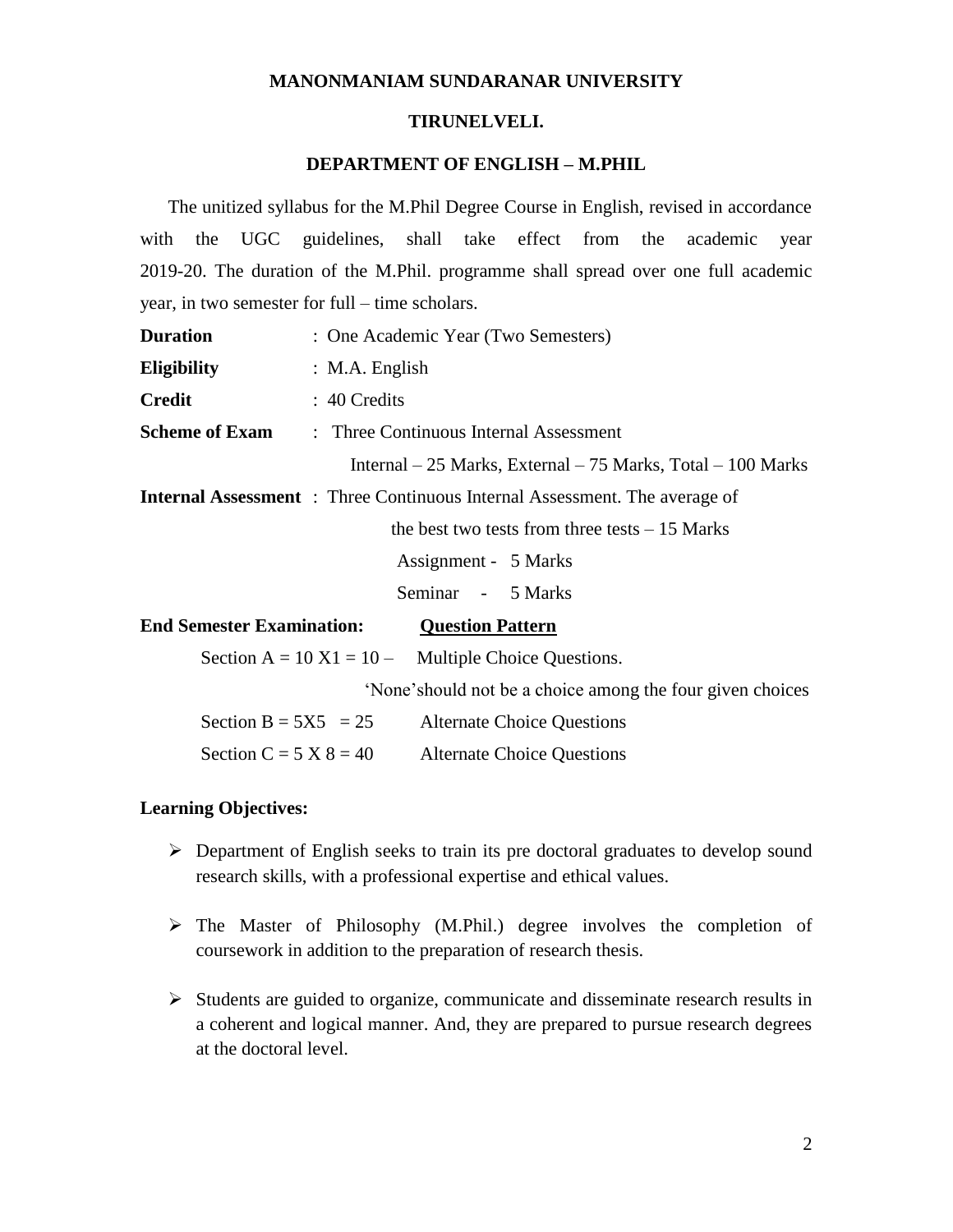## **SEMESTER I (CORE PAPERS) DTENC1: RESEARCH AND TEACHING METHODOLOGY**

|   | ◡ |   |
|---|---|---|
| 8 |   | 8 |

#### **Objectives:**

This course will teach the students:

- To introduce the students to the basic concepts of researching, giving them a clear idea of the philosophy and meaning of research.
- To train the students in the art of thesis writing and the methods of analyzing and organizing the material and the mechanics of thesis.
- To enable students to describe, evaluate, and apply key concepts and methods in the field of rhetorical criticism
- To learn to use relevant critical concepts in order to effectively analyze and evaluate examples of rhetorical discourse

#### **Unit I: Meaning and objectives of research**,

Research in language and literature , Materials and tools of research (books, anthologies, thesauruses, encyclopedias, conference proceedings, unpublished theses, newspaper articles, journals, govt. publications, e-journals, web references, research sites, printed and web indexes, etc.; e-mail discussion groups, special libraries, advanced study centers, virtuallibraries, web search engines, etc.)

## **Unit II. The process of research**

(selecting a project; the survey of relevant literature; defining aims and objectives; designing hypothesis; scope and limitations; preparing a research proposal; planning, etc),Mechanics of research

## **Unit III. Presentation of Research**

(Title, aims and objectives; research format; avoiding plagiarism; quoting and creating in-text citations; research findings; using standard style sheets)

## **Unit-IV: Language, Style and Types of Discourses**

Diction, The Style suitable for a Literary Thesis, Narration, Argumentation Exposition, Description, Affective fallacy, Dissociation of sensibility, Figurative Language, Intentional fallacy, Objective Correlative, Pathetic fallacy, Point of view, Satire

# **Unit V Methodology of Teaching**

Teaching – Objectives of Teaching, Phases of Teaching – Teaching Methods: Lecture Method, Discussion Method, Discovery Learning, Inquiry, Problem Solving Method, Project Method, Seminar – Integrating ICT in Teaching: Individualised Instruction, Ways for Effective Presentation with Power Point – Documentation – Evaluation: Formative, Summative  $\&$  Continuous and Comprehensive Evaluation – Later Adolescent Psychology: Meaning, Physical, Cognitive, Emotional, Social and Moral Development – Teaching later Adolescents.

#### **Reference:**

Paltridge, B. (2006). *Discourse Analysis: An Introduction*. London: Continuum Discourse. Barry, Peter. 2002. *Beginning Theory: an Introduction to Literary and Cultural Theory.* New York: Manchester United Press. Crystal, David. 1994. *The Cambridge Encyclopedia of the English Language.* London: CUP. Madden, Frank. 2002. *Exploring Poetry.* London: Longman. Verdonk, Peter.2002. *Stylistics.* Oxford: OUP. Frow John,2009.*Genre*,Routledge Publication V.S. Sethuraman etal.*Practical Criticism*,Macmillan Black Elizabeth,2006.*Pragmatic Stylistics*,Edinburgh University Press Ltd. Gibaldi*, MLA Handbook for Writers of Research Papers (8th edition)*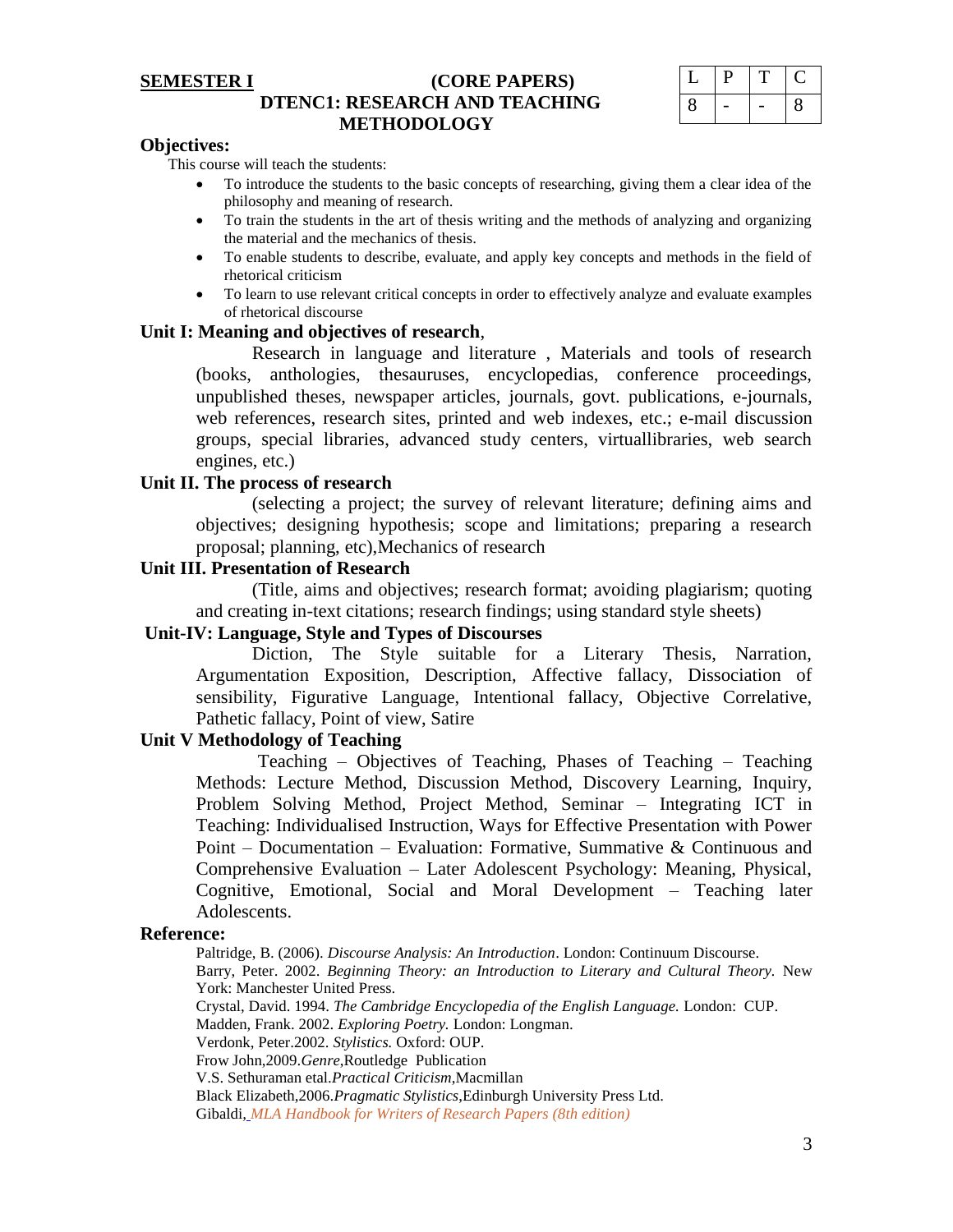# **DTENC2: CONTEMPORARY LITERATURE**

## **Objectives:**

- The course will provide an overview of contemporary literature in English.
- $L$  |  $P$  |  $T$  |  $C$  $8$  - - 8
- Educate students in both the artistry and utility of the English language through the study of contemporary literature and other contemporary forms of culture.
- Provide students with the critical faculties necessary in an academic environment, in an increasingly complex and interdependent world.

## **Unit I – British Literature**

| $Poetry -$  | T.S. Eliot - Gerontion                                   |
|-------------|----------------------------------------------------------|
|             | Philip Larkin – Lines on a Young Lady's Photograph Album |
|             | Kingsley Amis – A Dream of Fair Women                    |
| $Fiction -$ | John Fowler – The French Lieutenant's Woman              |
| $Drama -$   | Harold Pinter – The Caretaker                            |

## **Unit II – American Literature**

| $Poetry -$  | E.E.Cummings – Somewhere I Have Never Travelled |
|-------------|-------------------------------------------------|
|             | Amiri Baraka – A Poem for Black Hearts          |
|             | Anne Sexton – Sylvia's Death                    |
| $Fiction -$ | Alice Walker – The Color Purple                 |
| $Drama -$   | Eugene O'Neil – Long Day's Journey into Night   |

# **Unit III – New Literature– I – African Literature**

| $Poetry -$ | Gabriel Okara – Once Upon a Time |
|------------|----------------------------------|
|            | Birago Diop – Breath             |
|            | ___                              |

John Pepper Clark – The Casualties

- Fiction Things Fall Apart
- $Drama -$  The Lion and the Jewel

## **Unit IV – New Literature II – Australian Literature**

| $Poetry -$  | Shaw Neilson – Surely God was a Lover      |
|-------------|--------------------------------------------|
|             | A.D.Hope – The Death of the Bird           |
|             | Judith Wright – Nigger's Leap, New England |
| $Fiction -$ | David Malouf – Remembering Babylon         |
| $Drama -$   | Louis Nowra - Radiance                     |

## **Unit V – Indian English Literature**

- Fiction Amit Chaudhri Afternoon Raag
	- Mahesh Dattani Dance Like a Man

# **Reference:**

- 1. Anthology of Commonwealth Poetry Ed. C.D. Narasimhaiah, Macmillan.
- 2. Norton Anthology of American Literature. W.W. Norton & Company, 1989.
- 3*. American Literature*, Vol.2, Ed. William E.Cain. Newyork: Penguin Academics, 2004.
- 4. Russell Brown (ed.) Anthology of Canadian Literature
- 5. Margaret Atwood Survival